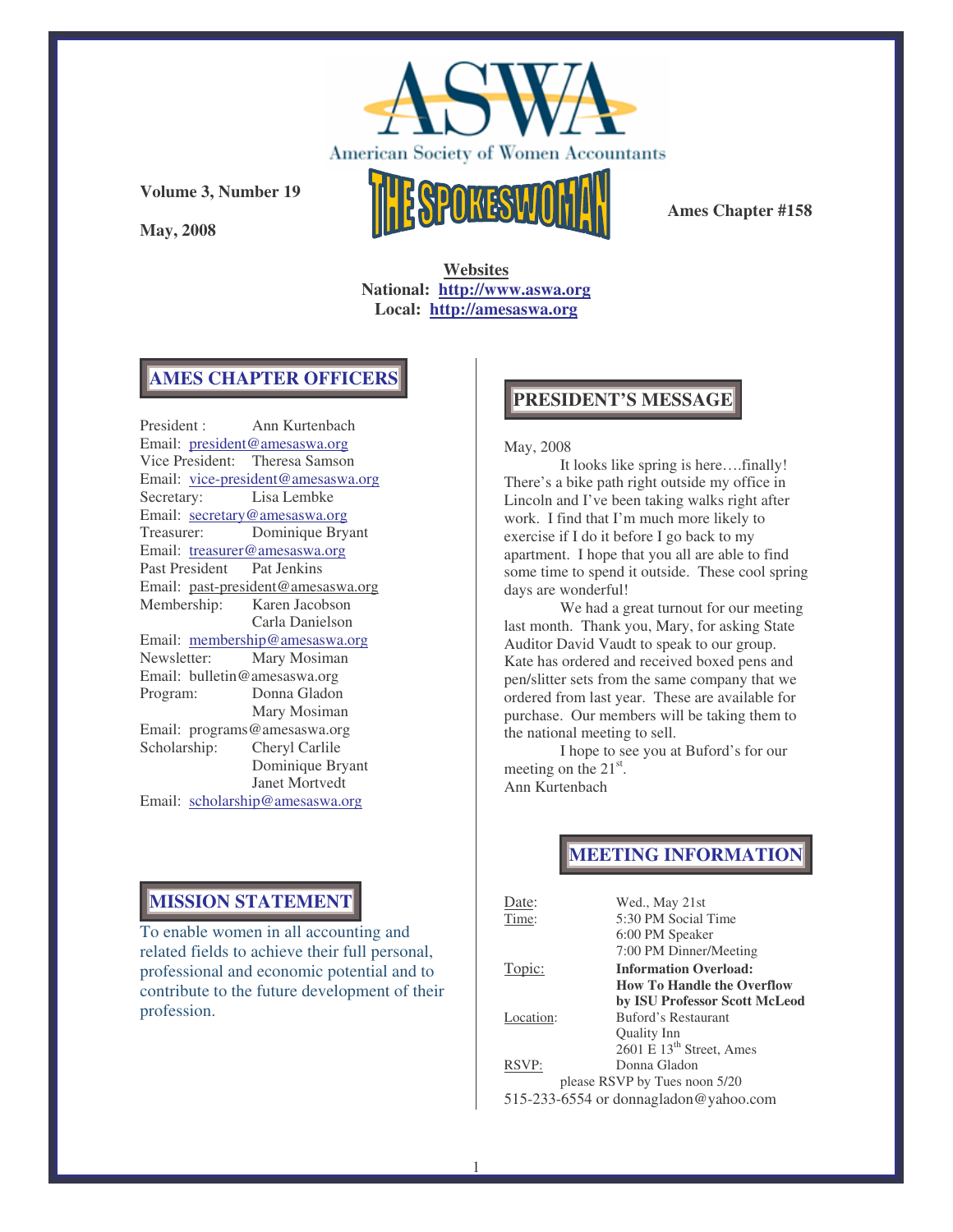

**May, 2008**

**Ames Chapter #158**

**Websites National: http://www.aswa.org Local: http://amesaswa.org**



**American Society of Women Accountants Ames Chapter #158 May 21, 2008**

- 1. Call to Order
- 2. Quorum
- 3. Approval of April Minutes
- 4. Treasurer's Report
	- a. Monthly Report
- 5. Committee Reports
	- a. Membership
	- b. Program
	- c. Bulletin
	- d. Scholarship
- 6. Old Business
	- a. Chapter Inventory
	- b. Member of the Year
	- Nominations
- 7. New Business
- 8. Announcements

a. Next Meeting –June 18<sup>th</sup>, Legends Skybox, 5:30 networking, 6:00 program, 7:00 meeting b. Networking Lunch – Thursday, May 29<sup>th</sup> at La Fuente, 12:00

9. Adjournment

# **SPEAKER INFORMATION**

**Scott McLeod**, J.D., Ph.D., is widely recognized as one of the nation's leading academic experts on K-12 school technology leadership issues. Dr. McLeod is an Associate Professor and Coordinator of the Educational Administration program at Iowa State University. He also is the Director of the UCEA Center for the Advanced Study of Technology Leadership in Education (CASTLE), the nation's only center dedicated to the technology needs of school administrators.

In 2003 Dr. McLeod and his CASTLE co-director, Dr. Joan Hughes, created the country's first graduate program designed to prepare technology-savvy school leaders. Since then he has worked with a number of corporate and organizational partners to move schools into the 21st century. Partners and supporters of CASTLE's work have included Microsoft, IBM, the National School Boards Association, the National Association of Secondary School Principals, the International Society for Technology in Education, the Consortium for School Networking, and the George Lucas Educational Foundation. In addition to his technology leadership work, Dr. McLeod has helped numerous school organizations survive and thrive in today's data-driven accountability environment.

Dr. McLeod's recent honors include being named as a *Leader in Learning* by the cable industry; an *Emerging Leader* by Phi Delta Kappa International; and one of the National School Board Association's *20 To Watch*. He was the first untenured faculty member to ever receive the University of Minnesota College of Education and Human Development's *Distinguished Teaching Award*. Along with his co-author, Dr. Michelle Young, he received the *William J. Davis Award* in 2002 for the best research article of the year in *Educational Administration Quarterly*.

Dr. McLeod blogs regularly about technology leadership issues at Dangerously Irrelevant and is the creator of LeaderTalk, the nation's first group blog written by school leaders for school leaders. Dr. McLeod also was a co-creator of the wildly popular video, *Did You Know?*. More information about Dr. McLeod is available at his web site, www.scottmcleod.net. More information about CASTLE is available at www.schooltechleadership.org.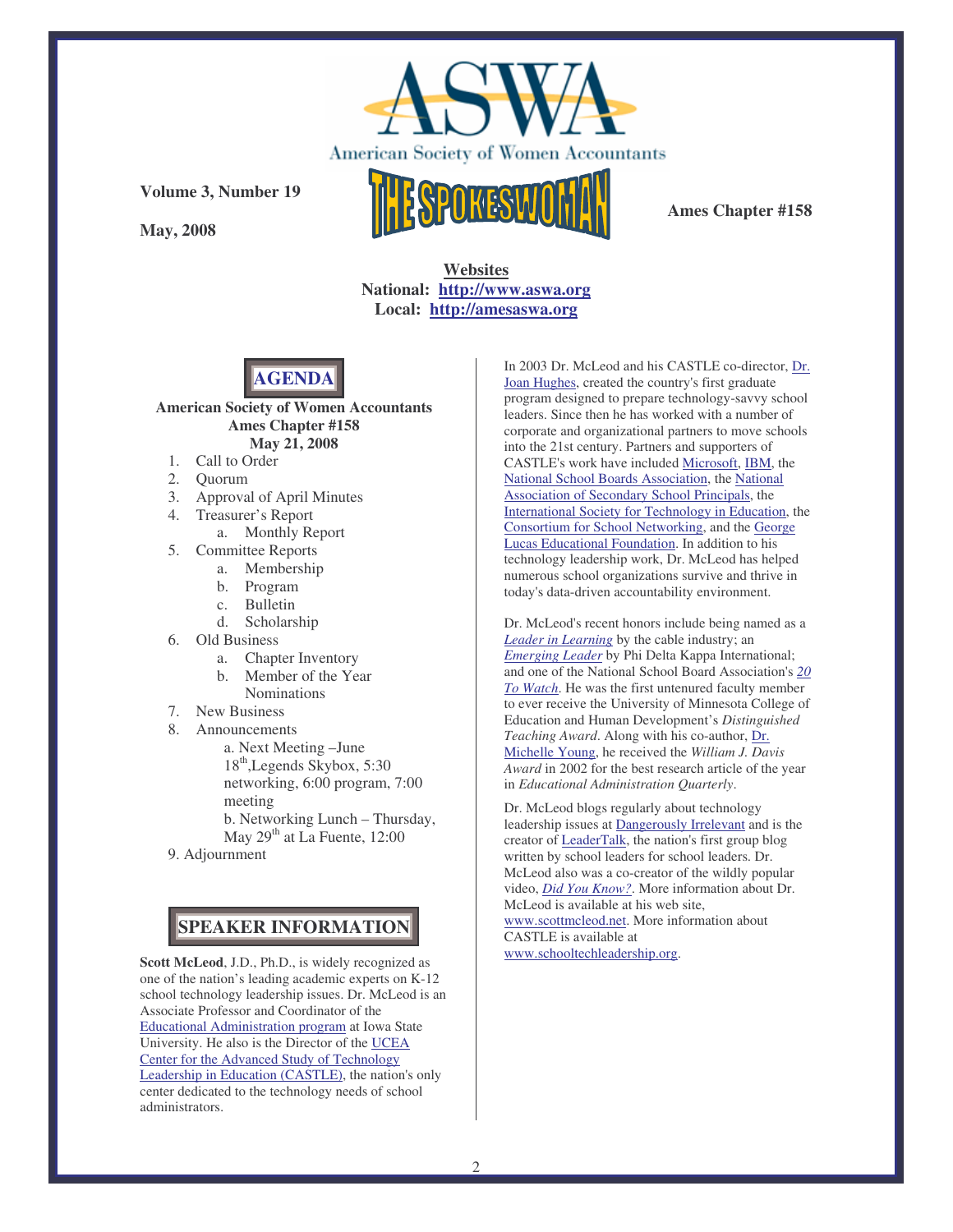

**May, 2008**



**Ames Chapter #158**

**Websites National: http://www.aswa.org Local: http://amesaswa.org**



Ames Chapter #158 Membership Meeting April 16, 2008

Call to Order: The March 2008 Membership Meeting of the Ames Chapter #158 was called to order by President Annmarie Kurtenbach in Ames at 7:29 pm on Wednesday, April 16 2008. Those in attendance were Carolyn Bauer, Nancy Campbell, Jan Duffy, Xiaowen Guo, Karen Jacobson, Donna Gladon, Susan Jones, Annmarie Kurtenbach, Lisa Lembke, Soma Mitra, Marilyn Moehlmann, Mary Mosiman, Kate Mulder, Margaret Munson, Stephanie Roscoe, Theresa Samson, Cindy Sippel, Kathleen Strum, Heather Scott, Jessica Green, and Penny Strum. Guests in attendance were Stephanie Fox and Sue Rybolt. A quorum was present.

Approval of Minutes: Kate Mulder submitted a list of changes to be made to the March 19, 2008 minutes.

- Under Membership Committee Reports "Nationals" was changed to the Joint National Conference and under Program Reports quest was changed to guest.
- Under Old Business the typo "form" was changed to from, "Nationals" was changed to ASWA Headquarters, and "the appropriate individuals" was changed to Karen Gunther, ASWA National President.
- Under New Business "National" was deleted from the Discussion of 2008-2009 Proposed Slate of ASWA Officers.

It was moved by Cindy Sipple and seconded by Karen Jacobson that the March minutes be approved as written with the suggested revisions. Motion passed.

Treasurer's Report: Treasurer's reports for February and March 2008 were presented to the group. The Treasurer's reports were placed on file for review.

Committee Reports:

- Membership Committee: Karen Jacobson introduced the guests at the meeting and had all current members introduce themselves to the guests.
	- Program: Donna Gladon is working to get the standing reservation list updated and put into the newsletter.
	- Bulletin: Submit all information and reports for the May bulletin to Mary Mosiman.
	- Scholarship: Annmarie Kurtenbach confirmed that the scholarship deadline has been November 1<sup>st</sup> in the past.

Old Business:

- Letter to National regarding new member fee assessment: The ASWA headquarters has made the decision to continue with the new member fee assessment and this fee will take effect on July 1, 2008.
- Speaker Gifts: Kate Mulder presented the new speaker gifts that were ordered. There were 79 Pen/Slitter sets ordered for \$6.60 each and 53 Pen/Box sets ordered for \$3.04 each. Kate asked the membership to help put together the Pen/Box sets together after the meeting. Penny Strum and Stephanie Roscoe volunteered to sell these sets at the Joint National Conference. Kate also presented the price these sets were going to be sold for.

Pens: \$7.00 each 2 for \$13.00, 3 for \$18.00 for quantities of 5 or more... \$5.00 each Pen & Slitter Set: \$14.00 each 2 for \$27.00, 3 for \$35.00 for quantities of 5 or more... \$11.00 each<br>Pack: \$12.00 each Golf Ball Pack: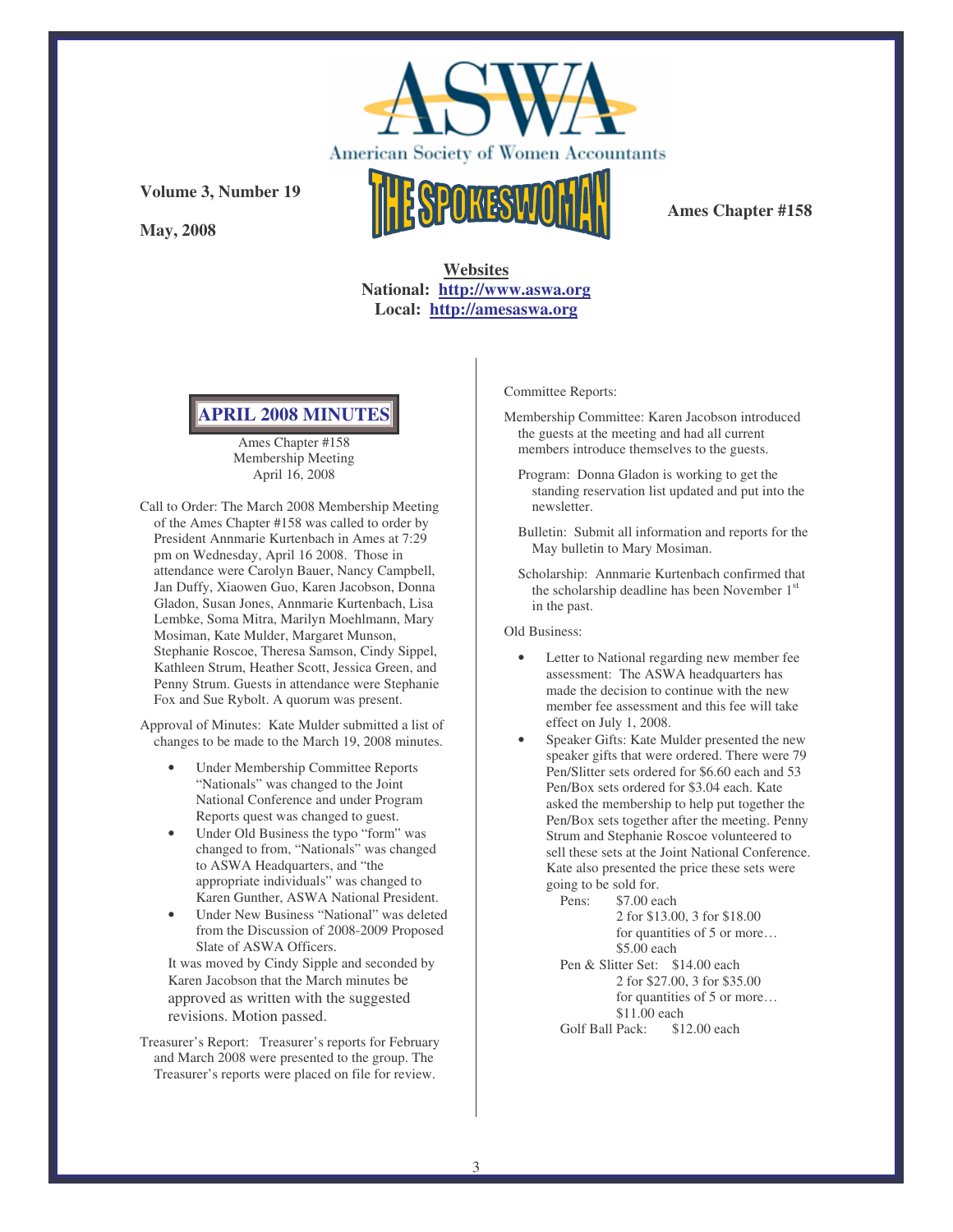

**Ames Chapter #158**

## **Websites National: http://www.aswa.org Local: http://amesaswa.org**

New Business:

**May, 2008**

**Volume 3, Number 19**

- Member of the Year Nominations Due May 1st: Members have been asked to submit all applications for member of the year to Theresa Samson.
- Discussion of 2008-2009 Proposed Slate of ASWA Officers: The following slate of officers was submitted by Pat Jenkins and Karen Jacobson, Nominating Committee. Jan Duffy moved that Mary Mosiman, Lisa Lembke, Carla Danielson, and Penny Strum be considered and elected as board members. Theresa Samson seconded and the motion passed. The Slate as published was voted upon and approved.

| President:      | Margaret Munson        |  |
|-----------------|------------------------|--|
| Vice President: | Stephanie Roscoe       |  |
| Secretary:      | Cindy Sippel           |  |
| Treasurer:      | <b>Renee Twedt</b>     |  |
| Past President: | Ann Kurtenbach         |  |
| Program :       | Jan Duffy              |  |
|                 | Penny Strum            |  |
| Membership:     | Carla Danielson        |  |
|                 | Soma Mitra             |  |
| Newsletter:     | Mary Mosiman           |  |
| Scholarship:    | Lisa Lembke, Chair     |  |
|                 | Janet Mortvedt         |  |
|                 | Renee Twedt, Treasurer |  |

- Chapter Contact Address: It was decided by the group that the chapter contact address should be the Presidents Address.
- Chapter Inventory: Annmarie asked to have everyone who may have speaker gifts to bring them to next months meeting in order to get an inventory of the organization has. Annmarie also stated that members could email her with a list of the speaker gifts that they may have.
- Chapter Records: Past chapter records will be passed on to new officers at the June meeting.

#### Announcements:

Next meeting: May 21, 2008 at Buford's Restaurant.

Networking Luncheon: April 29th at Lucullan's,

Adjournment: Meeting adjourned at 8:12 pm.

Respectfully submitted,

Lisa Lembke, Secretary

# **UPCOMING EVENTS**

### **Networking Luncheons**

RSVP to Carla Danielson by 12:00 noon the work week day before each luncheon 291-0253 or 292-6165 ext 805 carlad@ogdenbancshares.com

| Date              | Location | Time      |       |
|-------------------|----------|-----------|-------|
| <b>Thurs 5/29</b> |          | La Fuente | 12:00 |
| Mon $6/30$        |          | Wallaby's | 12:00 |

## **UPCOMING MEETING**

**Date:** Wednesday. 6/18/08 **Location:** Legend's Skybox, Ames

## **ADDITIONAL NEWS**

#### **Message from ASWA's 2007-08 & 2008-09 National Presidents**

On behalf of the ASWA National Board of Directors, we thank you for your continued support of your professional association. We are privileged to count you among the 4,000 members of ASWA, all of whom we are dedicated to serving. Your participation is vital to the future of ASWA, and we are asking you to renew your commitment by completing this year's **membership renewal**.

ASWA continues to provide invaluable networking